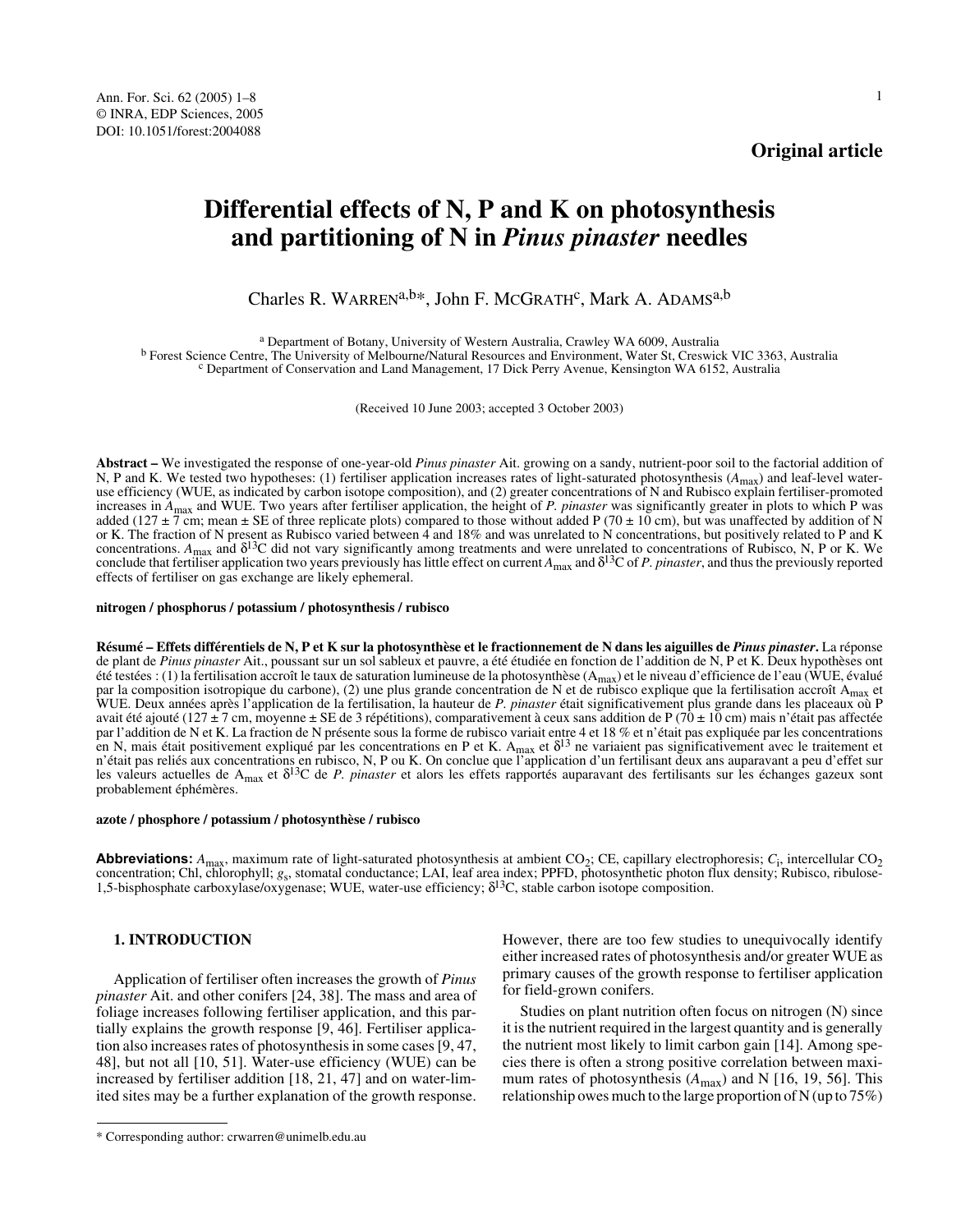present in the chloroplasts, much of it in thylakoid membranes and soluble proteins of the Calvin cycle, particularly the enzyme Rubisco (ribulose-1,5-bisphosphate carboxylase/oxygenase; EC 4.1.1.39) [16]. Within conifers, N and photosynthesis are positively reported for some species [35, 39]. More generally, however, relationships between N and photosynthesis are less consistent for conifers than for non-conifers, and may be weak or even negative [33, 34, 41, 43, 45, 47, 52, 53].

Strong relationships between phosphorus (P) and *A*max have been observed for conifers, for example in *Pinus radiata* [15, 47], *P. pinaster* [6, 30] and *Pinus strobus* [43]. A partial explanation may lie in a positive relationship between the concentration of P and amount of Rubisco, as observed in *P. pinaster* [55] and in herbaceous species [11, 23, 26, 42]. In *Picea sitchensis*, Rubisco activity per unit leaf mass was increased by P addition [13]. Similarly, positive relationships between maximum rates of carboxylation ( $V_{\text{cmax}}$ ) and P were reported for *P. pinaster* [30] and *Pinus taeda* [28].

Concentrations of other nutrients, such as potassium (K), may also be related to  $A_{\text{max}}$  [4, 5, 22]. Growth is expected to improve in response to added K on some, especially sandy, soils owing to the high mobility of K in both soil and plant and generally large plant requirements. K is the most abundant univalent cation in plant cells and plays a significant part in regulating stomatal function [32]. Hence, one means by which K deficiency reduces photosynthesis is by decreasing stomatal conductance [40, 50]. More generally, transpiration increases (and WUE decreases) if K is in poor supply [7, 29]. In these cases, changes in stomatal conductance are not responsible for the decline in photosynthesis; instead the large K requirement for protein synthesis [27] is probably responsible for strong correlations between concentrations of K and proteins such as Rubisco [20].

It is possible that the responses of conifer growth to N, P and K fertiliser share a mechanistic basis in their effects on photosynthesis and Rubisco concentration. Most studies relating N, P and K nutrition to photosynthesis and Rubisco have focussed on a handful of well-studied herbaceous species. Of the few studies on conifers, none have included direct quantification of Rubisco. Previously we reported relationships among addition of P fertiliser, growth, and photosynthesis of *P. pinaster* [55]. Here we extend those observations using a factorial N, P, K fertiliser trial at the same site and with one-year-old *P. pinaster.* We measured the concentration of Rubisco and other major N fractions in seeking to confirm the putative common basis for relationships between N, P, K, *A*max and WUE (as estimated by stable carbon isotope composition [17]).

#### **2. MATERIALS AND METHODS**

## **2.1. Field site**

The field study was conducted in south-west Western Australia, approximately 20 km north of Bullsbrook (latitude 31° 67' S, longitude 116° 02' E, 40 m above sea level) at a site we have described previously [55]. The region has a Mediterranean climate with cool, wet winters and hot, dry summers, in July (mid-winter), the mean daily temperature is 8.7 ºC and the maximum is 17.6 ºC. In January (mid-summer), the mean daily minimum temperature is 17.0 ºC and the maximum is 33.1 ºC. Mean annual rainfall at Bullsbrook is 692 mm, with 84% of the total annual rainfall between May and October. Potential annual

evaporation [8, 36, 44] is around 1700 mm. The soil at the site is a Pdeficient yellow siliceous sand to a depth of at least 3 m. Prior to being planted with *P. pinaster*, the site was occupied by *Banksia* woodland typical of the many seasonally dry and nutrient-poor sites in this area.

In 1995 the site was cleared and planted with seedlings of *P. pinaster* at 1500 stems ha–1. In August 1996, a fertiliser trial was established in a randomised complete block design with eight factorial combinations of N, P and K replicated in three blocks. Plots were around 0.06 ha. Fertiliser was applied by hand to the soil surface. Elemental rates of fertiliser application were: N 275 kg ha<sup>-1</sup> as urea, P at 140 kg ha<sup>-1</sup> as double superphosphate, and K at 248 kg ha–1 as muriate of potash. All plots received Cu  $(2 \text{ kg ha}^{-1})$ , Zn  $(4 \text{ kg ha}^{-1})$ , Mn  $(2 \text{ kg ha}^{-1})$ .

## **2.2. Height and photosynthesis measurements**

In winter 1998, the height of all trees was measured to the nearest 5 cm. The maximum rate of light-saturated photosynthesis  $(A_{\text{max}})$  was measured on five trees per plot several weeks after the first substantial ( $>$  50 mm) winter rainfall on a warm (c. 20 °C maximum) cloudless day. This period was chosen because photosynthesis was unlikely to be limited by either soil or atmospheric water deficits, and foliage nutrient concentrations are more stable than during the spring growth flush. Measurements were made with an open, infra-red gas analyser (LCA-4, Analytical Development Co, Hoddesdon, England) at 340–370 µmol mol<sup>-1</sup> CO<sub>2</sub>, 20–25 °C leaf temperature and >1500 µmol m<sup>-2</sup> s<sup>-1</sup> PPFD. Two one-year-old fascicles (four needles) were laid across the leaf chamber. Photosynthesis, transpiration and *C*i were allowed to stabilise before measurements were taken, this generally required about five minutes. Immediately following measurement of photosynthesis, foliage was dissected out of the leaf chamber for measurement of area and mass. Additional samples were collected from the five trees per plot used for photosynthesis measurement. One sample was promptly frozen and stored at –20 °C, another sample was dried and ground to a fine powder in a ball mill.

## **2.3.** N and stable carbon isotope composition  $(\delta^{13}C)$

Dried samples were analysed for N and  $\delta^{13}$ C by ANCA-MS. Samples (5 to 6 mg dry mass) were combusted to  $CO<sub>2</sub>$  and  $N<sub>2</sub>$  in the presence of  $O_2$  (Roboprep-CN, Europa Scientific, Crewe, UK) before passing into a mass spectrometer (Tracermass, Europa Scientific).  $\delta^{13}C$  (in ‰ units) was calculated with respect to the PDB standard:  $\left[-[13C/12\text{Csample}]/(13C/12\text{Cstandard}) - 1\right] \times 1000$ .

#### **2.4. P and K**

Dried foliage was digested in sulphuric acid/hydrogen peroxide as described previously [2]. P was analysed colorimetrically by the ascorbic-reduced vanado-molybdophosphoric acid method [37]. K was determined by flame photometry.

## **2.5. Chlorophylls**

Chlorophylls were extracted from frozen samples with *n, n*-dimethylformamide and analysed colourimetrically using the extinction coefficients of Wellburn [58].

#### **2.6. Rubisco**

Proteins were extracted from frozen samples, as described by Warren et al. [56]. Needles were ground to a fine powder in a slurry of acidwashed sand, insoluble polyvinylpolypyrrolidone (15% w/w) and extraction buffer (10 mL  $g^{-1}$  FW) (80 mM Tris-HCl, 0.1 M β-mercaptoethanol,  $2\%$  (w/v) SDS, and  $15\%$  (v/v) glycerol). The extract was centrifuged for five minutes in a microfuge and the supernatant used for protein analysis. Proteins were denatured by heating at 95–100 °C for 10 min in a water bath. Benzoic acid was used as an internal reference. Capillary electrophoresis (CE) was performed with a Bio-Rad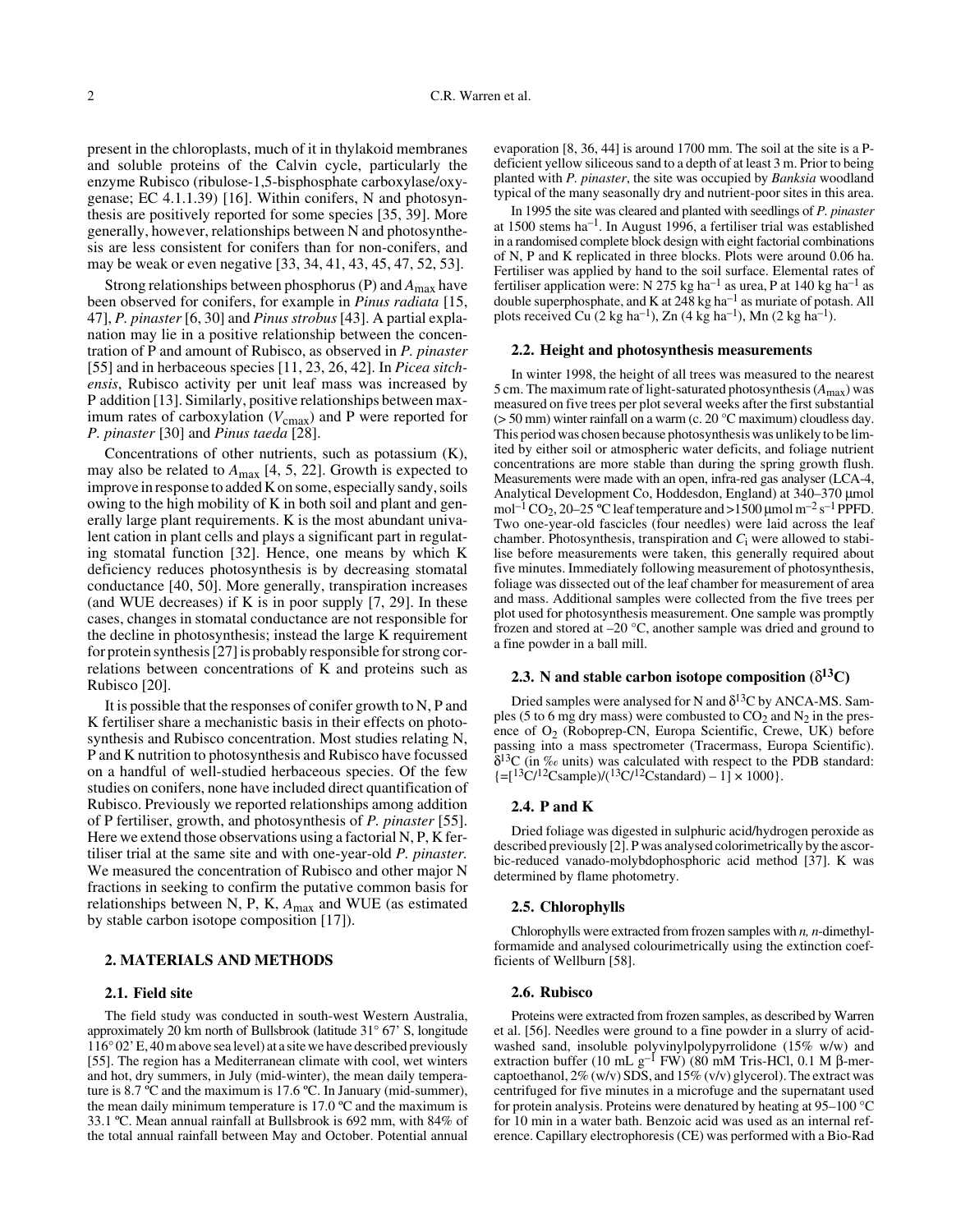

3000 system (Bio-Rad, Hercules, CA, USA) controlled by a computer equipped with CE-3000 software (Bio-Rad). The separation of proteins was performed in CE-SDS protein run buffer (Bio-Rad) in an uncoated fused-silica capillary  $(50 \mu m \text{ i.d.} \times 24 \text{ cm} \text{ long}, 19.4 \text{ cm} \text{ effect-}$ tive length). Electrophoresis was conducted at 20 °C and a constant voltage of 15 kV. The detector was set at 220 nm and sample was injected electrophoretically at 10 kV for 5 s. The capillary was rinsed sequentially between successive electrophoretic runs with 0.1 M NaOH (90 s), 0.1 M HCl (60 s), CE-SDS protein run buffer (120 s). Dry weight fractions were measured on a separate subsample of needles and the concentration of Rubisco was calculated on a dry weight basis.

## **2.7. Statistical analysis**

Characteristics were compared between nutrient treatments by three-way fully factorial ANOVA. Where treatment means are reported, they are the mean of three replicate plots  $\pm$  1 SE.



**Figure 1.** Relationships between fertiliser treatment and (a) height of trees at age 3, (b) needle N concentration, (c) needle P concentration, (d) needle N:P ratio, (e) needle K concentration. Fertiliser was applied to one-year-old trees and their height was measured and foliage collected two years later. Data are means of three replicate plots. Error bars are ±1 SE and Fisher's LSD (0.05) for fertiliser treatment is indicated.

## **3. RESULTS**

#### **3.1. Growth**

Two years after fertiliser was applied, the height of *P. pinaster* varied between 55 and 137 cm and was significantly greater (*P* = 0.0003) in plots receiving P (127  $\pm$  7 cm; mean  $\pm$  SE of three replicate plots) than in those without added  $P(70 \pm 10 \text{ cm})$  (Fig. 1a). Addition of N and/or K fertiliser did not affect height  $(P > 0.05)$ .

## **3.2. Needle concentrations of N, P and K**

Needle concentrations of N, P and K were significantly greater in plots to which that element was added compared to those not receiving fertiliser  $(P < 0.05)$  (Fig. 1). Addition of P fertiliser decreased concentrations of N (*P* = 0.0005), but increased concentrations of K ( $P = 0.02$ ). Ratios of N:P were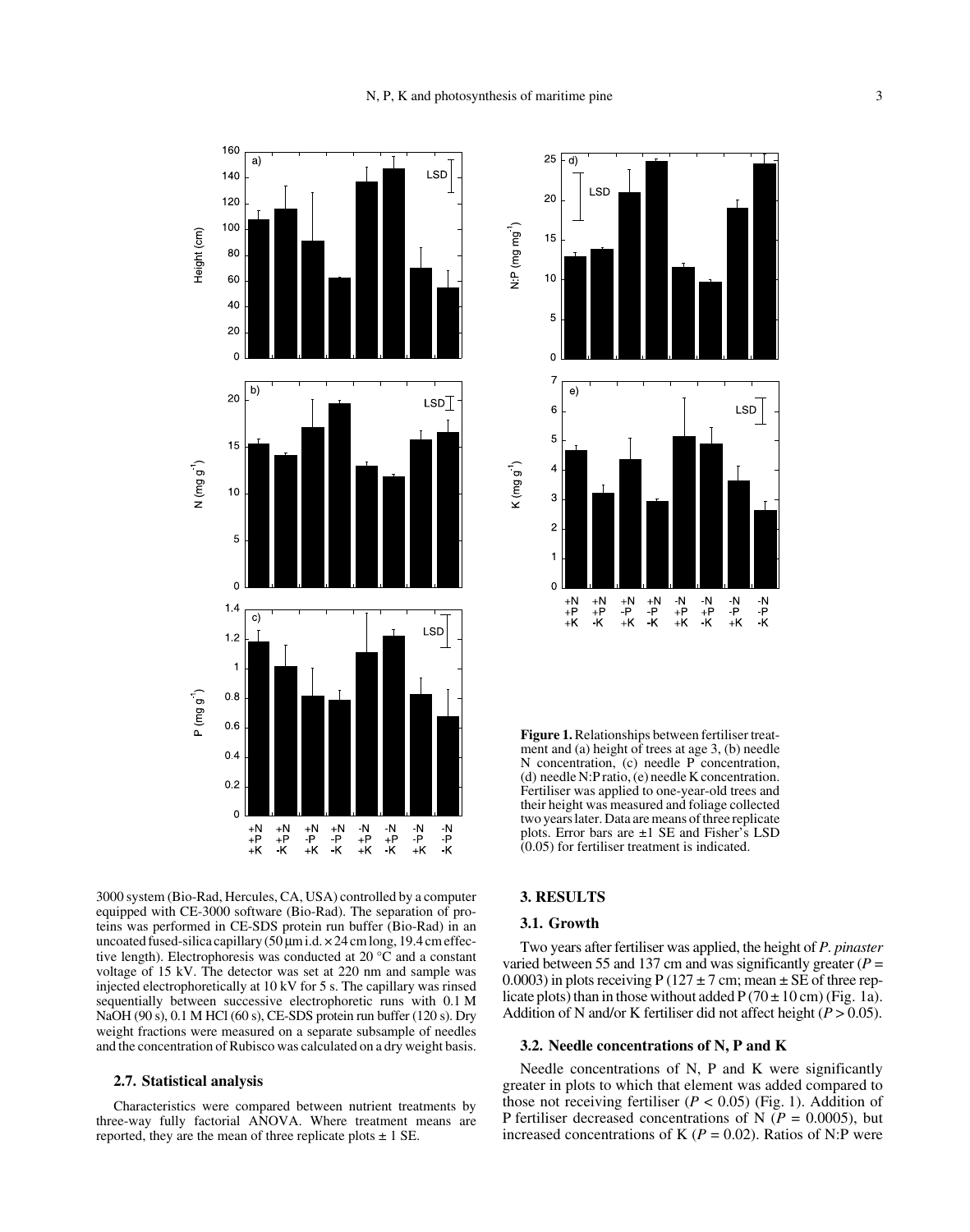

**Figure 2.** The relationship between the percentage of N present as Rubisco and (a) needle N concentration, (b) needle P concentration, (c) needle K concentration. Fertiliser was applied to one-year-old trees and foliage was collected two years later. Each point is a single measurement.

significantly affected by addition of P fertiliser  $(P = 0.0009)$ (Fig. 1). In plots without added P, the N:P ratio was 19 or greater, whereas it was 14 or less in plots to which P was added. On the other hand, addition of neither N nor K affected N:P ratios ( $P > 0.05$ ).

#### **3.3. Needle concentrations of Rubisco and chlorophyll**

The fraction of total N present as Rubisco varied between 4 and 18% and was unrelated to needle concentrations of N, but weakly and positively related to P ( $P = 0.015$ ,  $R^2 = 0.25$ ) and K ( $P = 0.05$ ,  $R^2 = 0.16$ , Fig. 2). Similarly, concentrations of



**Figure 3.** The relationship between the ratio of Rubisco to chlorophyll and (a) needle N concentration, (b) needle P concentration, (c) needle K concentration. Fertiliser was applied to one-year-old trees and foliage was collected two years later. Each point is a single measurement.

Rubisco per unit chlorophyll varied between 4 and 14 mmol  $mol^{-1}$  and were unrelated to needle concentrations of N or K, and weakly related to P ( $P = 0.04$ ,  $R^2 = 0.18$ , Fig. 3).

# **3.4.**  $\delta^{13}$ C and  $A_{\text{max}}$

The δ13C signature of *P. pinaster* needles did not vary between treatments  $(P > 0.05)$ , and was unrelated to needle concentrations of N, P, K or Rubisco ( $P > 0.05$ , Fig. 4). There was no significant difference in specific leaf area (SLA, leaf area per unit dry mass) among treatments ( $P > 0.05$ ; SLA = 2.94  $\pm$ 0.03 m<sup>2</sup> kg<sup>-1</sup>, mean  $\pm$  SE), and thus trends in  $A_{\text{max}}$  were the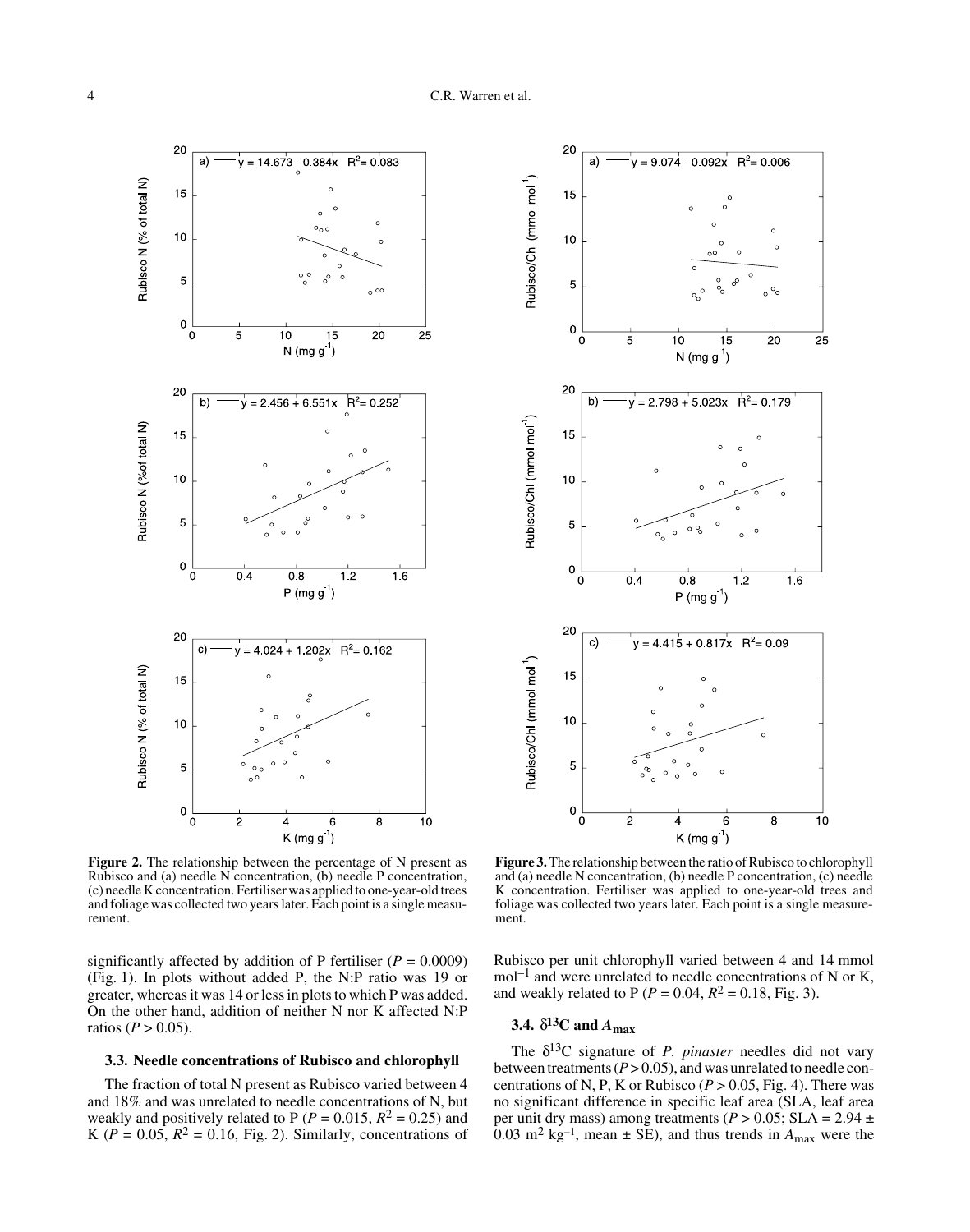

**Figure 4.** Relationship between stable carbon isotope composition  $(\delta^{13}C)$  and (a) needle N concentration, (b) needle P concentration, (c) needle K concentration, and (d) Rubisco concentration. Fertiliser was applied to one-year-old trees and foliage was collected two years later. Each point is a single measurement.

same on mass and area bases. Data are presented solely on a mass basis for ease of comparison with nutrient concentration data.  $A_{\text{max}}$  varied between 33 and 74 nmol  $g^{-1} s^{-1}$ , and did not vary significantly among treatments ( $P > 0.05$ ).  $A_{\text{max}}$  was unrelated to needle concentrations of N, P, K or Rubisco (Fig. 5).

## **4. DISCUSSION**

Height growth of *P. pinaster* was severely limited by the supply of P, but not by N or K (Fig. 1a). That growth was limited by P is supported by the very high N:P ratio of 19 or greater in plots without added P [1, 25]. The absence of a significant N limitation finds further support in our observation that N:P ratios were unaffected by addition of N. Addition of P fertiliser increased height by almost 50%, whereas *A*max was unaffected – an argument against any lasting role of *A*max in the growth response. Concentrations of N, P, and K were maintained within a relatively small range, and there was no correlation between *A*max and concentrations of N, P, or K (Fig. 5). These findings suggest that "fine-tuning" of growth with nutrient supply ensured that all needles produced were photosynthetically competent. A similar lack of photosynthetic response to nutrient addition has been reported in *Pseudotsuga menziesii* [10], *Pinus*

*strobus* [43], *Pinus taeda* [51] and *Pinus pinaster* [55]. Together these findings cast doubt on whether photosynthesis plays a general and/or lasting role in the response of growth to fertiliser addition. The absence of differences in WUE (as indicated by  $\delta^{13}$ C) is almost certainly a function of the similarity of  $A_{\text{max}}$ among treatments. We cannot exclude the possibility that small yet significant increases in WUE and/or *A*max were not detected owing to the inherently high variability of *A*max and WUE. Nevertheless, modelling studies with *P. radiata* suggest that increased rates of photosynthesis due to fertiliser explain only 10% of the increase of net photosynthesis within the canopy [31]. Increases in leaf area and changes in biomass partitioning probably explain the bulk of the growth response [9, 46].

Two years had elapsed since fertiliser was applied in the present study, and it may well be the case that *A*max and WUE were greater immediately following fertiliser application, but in the two subsequent years declined to control levels. Our results are further evidence that fertiliser-promoted increases in *A*max and WUE are often transient, lasting for only the first season after fertiliser application [57]. Increases in *A*max and WUE beyond a year or so are unlikely unless increased growth of needles and other tissues are matched by continuing fertiliser inputs [12].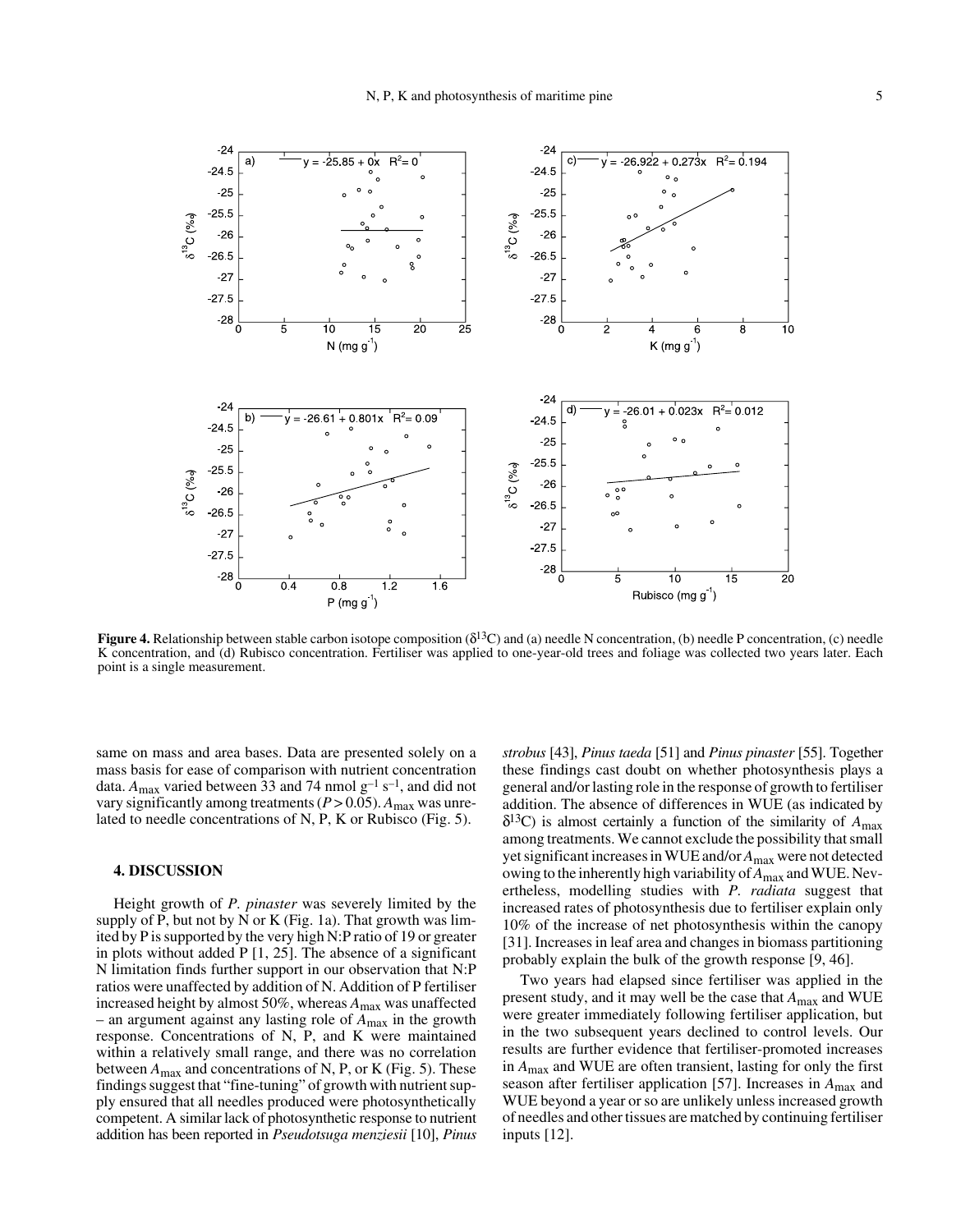

**Figure 5.** Relationship between the maximum rate of photosynthesis ( $A_{\text{max}}$ ) and (a) needle N concentration, (b) needle P concentration, (c) needle K concentration, and (d) Rubisco concentration. Fertiliser was applied to one-year-old trees and *A*max was measured two years later. Each point is a single measurement.

Contrary to our hypothesis, there was no evidence that differences in either relative or absolute concentrations of Rubisco could explain differences in *A*max and growth. Strong relationships among Rubisco, *A*max and growth are expected where N is a limiting element, whereas no relationship is expected in studies such as this where there is little evidence for a significant N limitation (Fig. 1a; see also N:P ratios, Fig. 1d). Trends in the allocation of N to Rubisco perhaps reflect the dual role of the enzyme in storage and photosynthesis [49]. For example, Rubisco concentration varied three-fold but this did not translate into differences in *A*max (Fig. 5), suggesting that Rubisco specific activity decreased with increasing Rubisco concentration. Positive relationships between K or P and allocation of N to Rubisco (Figs. 2 and 3) are consistent with recent suggestions that Rubisco accumulates in parallel with storage of P and K owing to the relatively fixed stoichiometry of these elements in plant matter and consequent "futility" of storing one without the other [55]. Alternatively one might argue that this positive relationship is simply a consequence of the high K (and to a lesser extent P) requirement of protein synthesis [20, 27]. Irrespective of its cause, we note that increased allocation of N to Rubisco was associated with low N:P and N:K ratios, which we might contrast with the increased allocation of N to amino acids commonly observed when N is in excess relative to elements such as K or  $P$  [3, 54].

#### **5. CONCLUSIONS**

Our results with *P. pinaster*, and those from other conifers, cast doubt on whether the growth response to fertiliser is a function of greater *A*max and/or WUE. By co-ordinating growth with nutrient supply, *P. pinaster* rarely produces needles that are nutrient deficient (with respect to photosynthesis). Allocation of N to Rubisco is plastic and modified by the supply of P and K, in partial support of our hypothesis. However, despite differences in allocation of N to Rubisco, there were no differences in *A*max. These findings argue against limitation of photosynthesis by Rubisco, and provide tentative support for the hypothesised role of Rubisco as a store of N.

**Acknowledgements:** The authors thank Ian Dumbrell and Keith Mungham from the Western Australian Department of Conservation and Land Management for establishing and maintaining the fertiliser trial. Charles Warren was supported by a Department of CALM/UWA postgraduate scholarship. The Australian Research Council is acknowledged for financial support.

#### **REFERENCES**

[1] Adams M.B., Allen H.L., Nutrient proportions in foliage of semimature loblolly pine, Plant Soil 86 (1985) 27-34.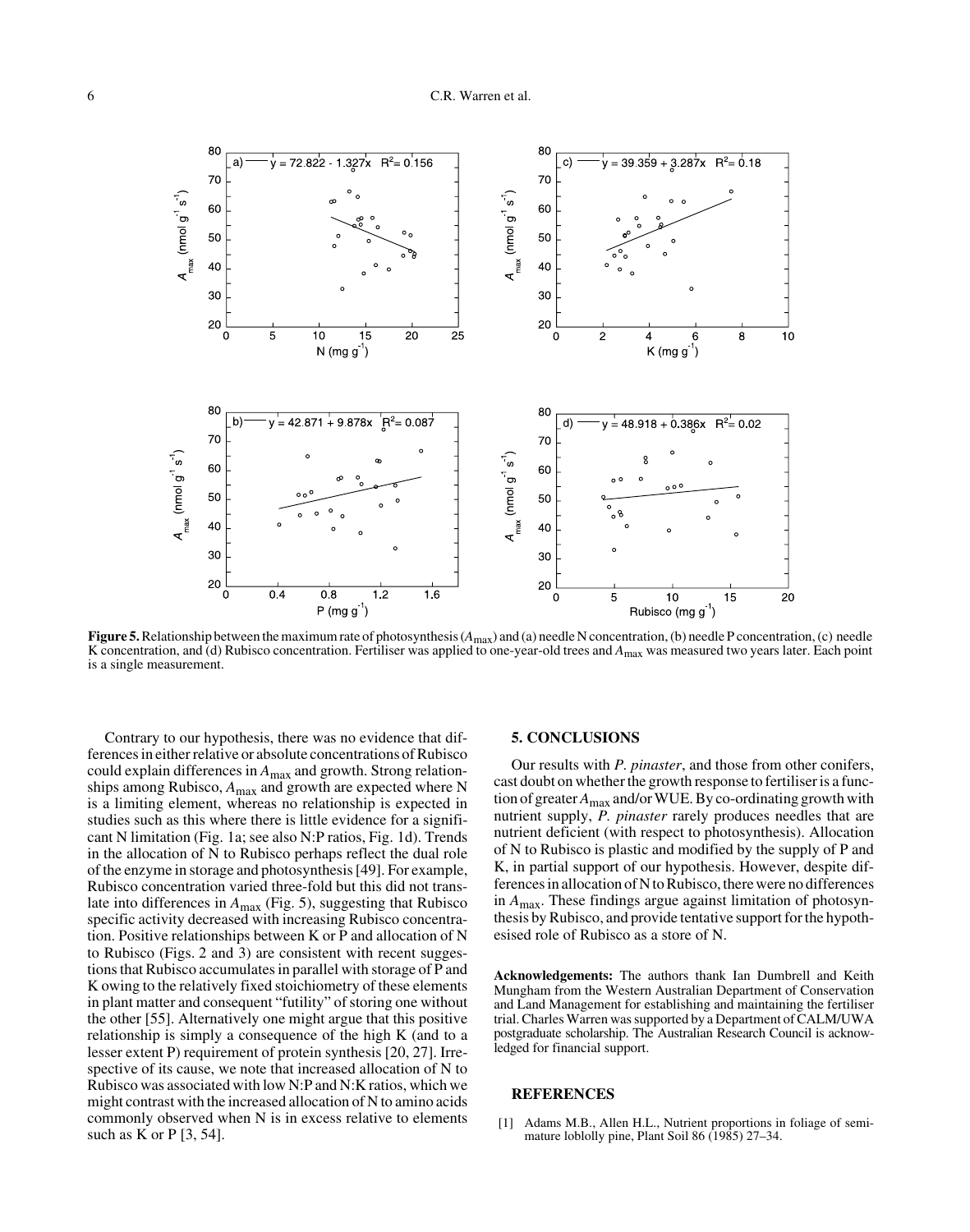- [2] Adams M.A., Attiwill P.M., Nutrient cycling and nitrogen mineralization in eucalypt forests of south-eastern Australia. I. Nutrient cycling and nitrogen turnover, Plant Soil 92 (1986) 319–339.
- [3] Adams M.A., Attiwill P.M., Wang L.M., Effects of phosphorus supply on growth and nitrogen fractions in xylem sap and foliage of *Eucalyptus regnans* (F. Muell.), *E. nitens* (Maiden) and *E. globulus* (Labill.) seedlings: implications for herbivory, Trees 9 (1995) 324– 331.
- [4] Barnes J.D., Pfirmann T., Steiner K., Lutz C., Busch U., Kuchenhoff H., Payer H.D., Effects of elevated  $CO<sub>2</sub>$ ,  $O<sub>3</sub>$  and potassium deficiency on Norway spruce [*Picea abies* (L.) Karst] seasonal changes in photosynthesis and non-structural carbohydrate content, Plant Cell Environ. 18 (1995) 1345–1357.
- [5] Bednarz C.W., Oosterhuis D.M., Physiological changes associated with K deficiency in cotton, J. Plant Nutr. 22 (1999) 303–313.
- [6] Ben Brahim M., Loustau D., Gaudillère J.P., Saur E., Effects of phosphate deficiency on photosynthesis and accumulation of starch and soluble sugars in one-year-old seedlings of maritime pine (*Pinus pinaster*), Ann. Sci. For. 53 (1996) 801–810.
- [7] Bradbury I.K., Malcolm D.C., The effect of phosphorus and potassium on transpiration, leaf diffusive resistance and water-use efficiency in Sitka spruce (*Picea sitchensis*) seedlings, J. Appl. Ecol. 14 (1977) 631–641.
- [8] Bristow K.L., Campbell G.S., On the relationship between incoming solar radiation and daily maximum and minimum temperature, Agric. For. Meteorol. 31 (1984) 159–166.
- [9] Brix H., Effects of thinning and nitrogen fertilization on growth of Douglas-fir: relative contribution of foliage quantity and efficiency, Can. J. For. Res. 13 (1983) 167–175.
- [10] Brix H., Ebell L.F., Effects of nitrogen fertilization on growth, leaf area and photosynthesis rate in Douglas-fir, For. Sci. 15 (1969) 189–196.
- [11] Brooks A., Effects of phosphorus nutrition on ribulose-1,5-bisphosphate carboxylase activation, photosynthetic quantum yield and amounts of some Calvin cycle metabolites in spinach leaves, Aust. J. Plant Physiol. 13 (1986) 221–237.
- [12] Carlyle J.C., Nutrient management in a *Pinus radiata* plantation after thinning: the effect of nitrogen fertilizer on soil nitrogen fluxes and tree growth, Can. J. For. Res. 25 (1995) 1673–1683.
- [13] Chandler J.W., Dale J.E., Photosynthesis and nutrient supply in needles of Sitka spruce [*Picea sitchensis* (Bong.) Carr.], New Phytol. 125 (1993) 101–111.
- [14] Chapin F.S. III., Bloom A.J., Field C.B., Waring R.H., Plant responses to multiple environmental factors, BioSciences 37 (1987) 49–57.
- [15] Conroy J.P., Milham P.J., Reed M.L., Barlow E.W.R., Increases in phosphorus requirements for CO<sub>2</sub>-enriched pine species, Plant Physiol. 92 (1990) 977–982.
- [16] Evans J.R., Photosynthesis and nitrogen relationships in leaves of C3 plants, Oecologia 78 (1989) 9–19.
- [17] Farquhar G.D., Ehleringer J.R., Hubick K.T., Carbon isotope discrimination and photosynthesis, Annu. Rev. Plant. Physiol. Plant. Mol. Biol. 40 (1989) 503–537.
- [18] Field C.B., Merino J., Mooney H.A., Compromises between wateruse efficiency and nitrogen-use efficiency in five species of Californian evergreens, Oecologia 60 (1983) 384–389.
- [19] Field C., Mooney H.A., The photosynthesis-nitrogen relationship in wild plants, in: Givnish T.J. (Ed.), On the economy of plant form and function, Cambridge University Press, Cambridge, UK, 1986, pp. 25–55.
- [20] Flaig H., Mohr H., Assimilation of nitrate and ammonium by the Scots pine (*Pinus sylvestris)* seedling under conditions of high nitrogen supply, Physiol. Plant. 84 (1992) 568–576.
- [21] Guehl J.-M., Fort C., Ferhi A., Differential response of leaf conductance, carbon isotope discrimination and water-use efficiency to nitrogen deficiency in maritime pine and pedunculate oak plants, New. Phytol. 131 (1995) 149–157.
- [22] Houman F., Godbold D.L., Shasheng W., Hüttermann A., Gas exchange in *Populus maximowiczii* in relation to Potassium and phosphorus nutrition, J. Plant Physiol. 135 (1990) 675–679.
- [23] Jacob J., Lawlow D.W., Dependence of photosynthesis of sunflower and maize leaves on phosphate supply, ribulose-1,5-bisphosphate carboxylase/oxygenase activity, and ribulose-1,5-bisphosphate pool size, Plant Physiol. 98 (1992) 801–807.
- [24] Keay J., Turton A.G., Campbell N.A., Some effects of nitrogen and phosphorus fertilization of *Pinus pinaster* in Western Australia, For. Sci. 14 (1968) 408–417.
- [25] Koerselman W., Meulman A.F.M., The vegetation N:P ratio: a new tool to detect the nature of nutrient limitation, J. Appl. Ecol. 33 (1996) 1441–1450.
- [26] Lauer M.J., Pallardy S.G., Belvins D.G., Randall D.D., Whole leaf carbon exchange characteristics of phosphate deficient soybeans (*Glycine max* L.), Plant Physiol. 91 (1989) 848–854.
- [27] Leigh R.A., Wyn Jones R.G., A hypothesis relating critical potassium concentrations for growth to the distribution and functions of this ion in the plant cell, New Phytol. 97 (1984) 1–13.
- [28] Lewis J.D., Griffin K.L., Thomas R.B., Strain B.R., Phosphorus supply affects the photosynthetic capacity of loblolly pine grown in elevated carbon dioxide, Tree Physiol. 14 (1994) 1229–1244.
- [29] Lösch R., Jensen C.R., Andersen M.N., Diurnal courses and factorial dependencies of leaf conductance and transpiration of differently potassium fertilized and watered field grown barley plants, Plant Soil 140 (1992) 205–224.
- [30] Loustau D., Ben Brahim M., Gaudillère J.P., Dreyer E., Photosynthetic responses to phosphorus nutrition in two-year-old maritime pine seedlings, Tree Physiol. 19 (1999) 707–715.
- [31] McMurtrie R.E., Rook D.A., Kelliher F.M., Modeling the yield of *Pinus radiata* on a site limited by water and nitrogen, For. Ecol. Manage. 30 (1990) 381–413.
- [32] Macrobbie E.A.C., Signal transduction and ion channels in guard cells, Phil. Trans. Roy. Soc. Lond. B. 353 (1998) 1475–1488.
- [33] Maier C.A., Teskey R.O., Internal and external control of net photosynthesis and stomatal conductance of mature eastern white pine (*Pinus strobus*), Can. J. For. Res. 22 (1992) 1387–1394.
- [34] Medlyn B.E., Loustau D., Delzon S., Temperature response of a biochemically based model of photosynthesis. I. Seasonal changes in mature maritime pine (*Pinus pinaster* Ait.), Plant Cell Environ. 25 (2002) 1155–1165.
- [35] Mitchell A.K., Hinckley T.M., Effects of foliar nitrogen concentration on photosynthesis and water use efficiency in Douglas-fir, Tree Physiol. 12 (1993) 403–410.
- [36] Monteith J.L., Evaporation and environment, Symp. Soc. Exp. Biol. 19 (1965) 205–234.
- [37] Murphy J., Riley H.P., A modified single solution method for the determination of phosphate in natural waters, Anal. Chim. Acta 27 (1962) 31–36.
- [38] Nambiar E.K.S., Management of forests under nutrient and water stress, Water Air Soil Pollut. 54 (1990) 209–230.
- [39] Oleksyn J., Tjoelker M.G., Lorenc-Plucinska G., Konwinska A., Zytkowiak R., Karolewski P., Reich P.B., Needle  $CO<sub>2</sub>$  exchange, structure and defence traits in relation to needle age in *Pinus heldreichii* Christ – a relict of tertiary flora, Trees 12 (1997) 82–89.
- [40] Peaslee D.E., Moss D.N., Stomatal conductivities in K-deficient leaves of maize (*Zea mays* L.), Crop Sci. 8 (1968) 427–430.
- [41] Porté A., Loustau D., Variability of the photosynthetic characteristics of mature needles within the crown of a 25-year-old *Pinus pinaster*, Tree Physiol. 18 (1998) 223–232.
- [42] Rao M., Terry N., Leaf phosphate status, photosynthesis and carbon partitioning in sugar beet. I. Changes in growth, gas exchange, and Calvin cycle enzymes, Plant Physiol. 90 (1989) 814–819.
- [43] Reich P.B., Schoettle A.W., Role of phosphorus and nitrogen in photosynthetic and whole plant carbon gain and nutrient use efficiency in eastern white pine, Oecologia 77 (1988) 25–33.
- [44] Running S.W., Ramakrishna R.N., Hungerford R.D., Extrapolation of synoptic meteorological data in mountainous terrain and its use for simulating forest evapotranspiration and photosynthesis, Can. J. For. Res. 17 (1987) 472–483.